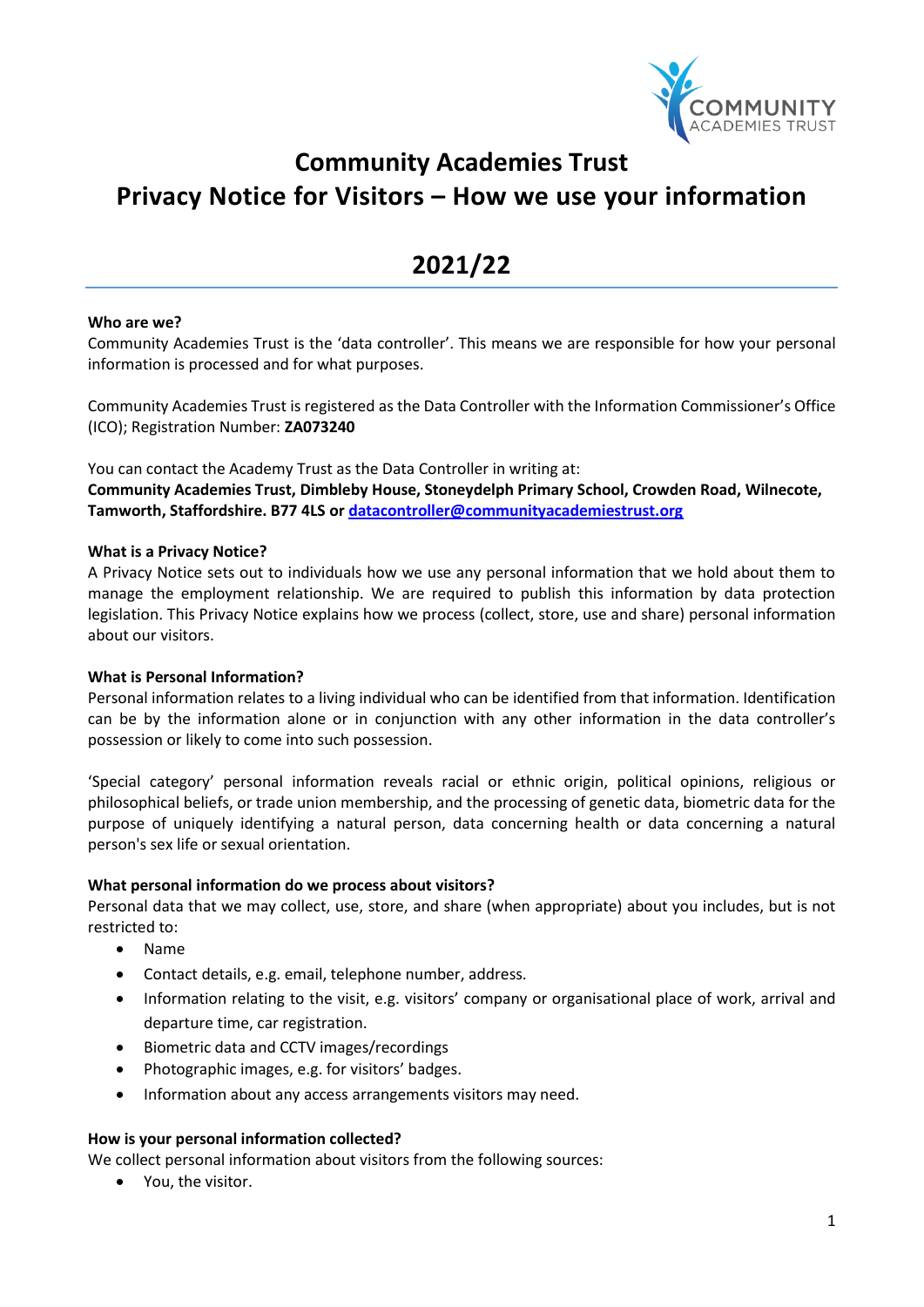

• The company or organisation that you may be representing.

# **For what purposes do we use visitors' personal information?**

We will use your personal information to:

- To identify you.
- To keep you safe whilst on the school site.
- To keep students and staff safe.
- To maintain accurate records of visits to the school.
- To identify who is on the site at any one time, e.g. in the event of an emergency, fire, accident/incident etc.

We need to process your personal data to ensure you are permitted to be on the school site. It is ultimately in our legitimate interests to process personal data for keeping records of this process. Actively controlling and processing this data allows the management of visitors to be efficient and safe.

# **Collecting visitor's information**

The information you provide to us is provided on a voluntary basis to enable us to confirm that you have a legitimate reason for entering the school premises. In order to comply with the General Data Protection Regulation, we are informing you that you have a choice in this.

#### **What are the legal reasons for us to process your personal information?**

We are required to process personal information in accordance with data protection legislation and only do so when the law allows us to. Data Protection law sets out the lawful reasons we have to process your personal information, these are as follows:

#### **1) With the consent of the individual to whom that information 'belongs'**

We can only process your personal information when we have your consent to do so. In these circumstances, we will provide you with specific and explicit information regarding the reasons the data is being collected and how the data will be used.

Details of the type of processing that we may undertake on this basis and who we may share that information with is set out in Table 1.

#### **2) To protect someone's vital interests**

We are able to process personal information when there is an emergency and/or where a person's life is in danger.

Details of the type of processing that we may undertake on this basis and who we may share that information is set out in Table 2.

#### **3) To perform a public task**

We are able to process personal information if it is necessary to do so in the performance of the Academy Trust's day to day responsibilities.

Details of the type of processing that we may undertake on this basis and who we may share that information is set out in Table 3.

#### **4) For legitimate interests**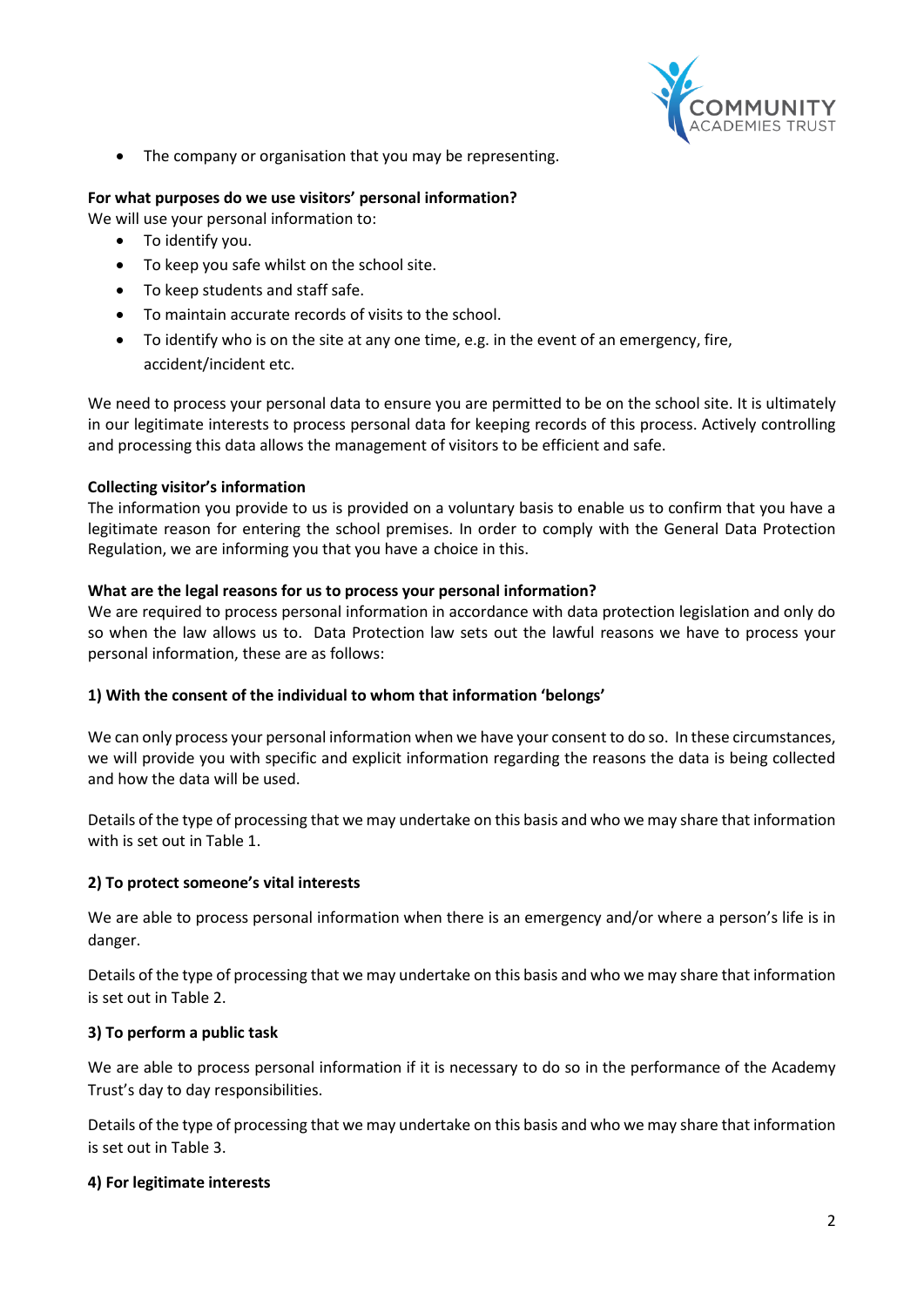

We are able to process your information as it is necessary for your legitimate interests.

Details of the type of processing that we may undertake on this basis and who we may share that information is set out in Table 4.

### Special category personal information

In order to process 'special category' data, we must be able to demonstrate how the law allows us to do so. In addition to the lawful reasons above, we must also be satisfied that ONE of the following additional lawful reasons applies:

- 1) Explicit consent of the data subject
- 2) Necessary for carrying out obligations and exercising specific rights in relation to employment and social security and social protection law
- 3) Processing relates to personal data which is manifestly made public by the data subject
- 4) Necessary for establishing, exercising, or defending legal claims
- 5) Necessary for reasons of substantial public interest
- 6) Necessary for preventative or occupational medicine, or for reasons of public interest in the area of public health
- 7) Necessary for archiving, historical research, or statistical purposes in the public interest

The lawful reasons for each type of sensitive category personal information that we process is set out in the table attached.

#### **Who might we share your information with?**

We may share visitor information with members of our staff, directors, and governors.

Appropriate security measures have been put in place to prevent personal information being accidentally lost, used, or accessed in an unauthorised way.

We will not share your data with third parties unless it is essential for us to do so. They will only process personal information on our instruction and are subject to a duty of confidentiality.

Procedures are also in place to deal with suspect data security breaches, and you will be notified of a suspected breach where we have a legal obligation to do so.

#### **What do we do with your information?**

All personal information is held in a manner which is compliant with Data Protection legislation. Personal information is only processed for the purpose it was collected. The Community Academies Trust monitors the personal information it processes and will only share personal information with a third party if it has a legal basis to do so.

#### **How long do we keep your information for?**

In retaining personal information, the Community Academies Trust complies with the Retention Schedules provided by the Information Record Management Society. The schedules set out the Statutory Provisions under which the Community Academies Trust are required to retain the information.

A copy of those schedules can be located using the following link: <http://irms.org.uk/page/SchoolToolkit>

# **Transferring data internationally**

Where we transfer personal data to a country outside of the UK, we will do so with the appropriate safeguards in place in accordance with data protection law.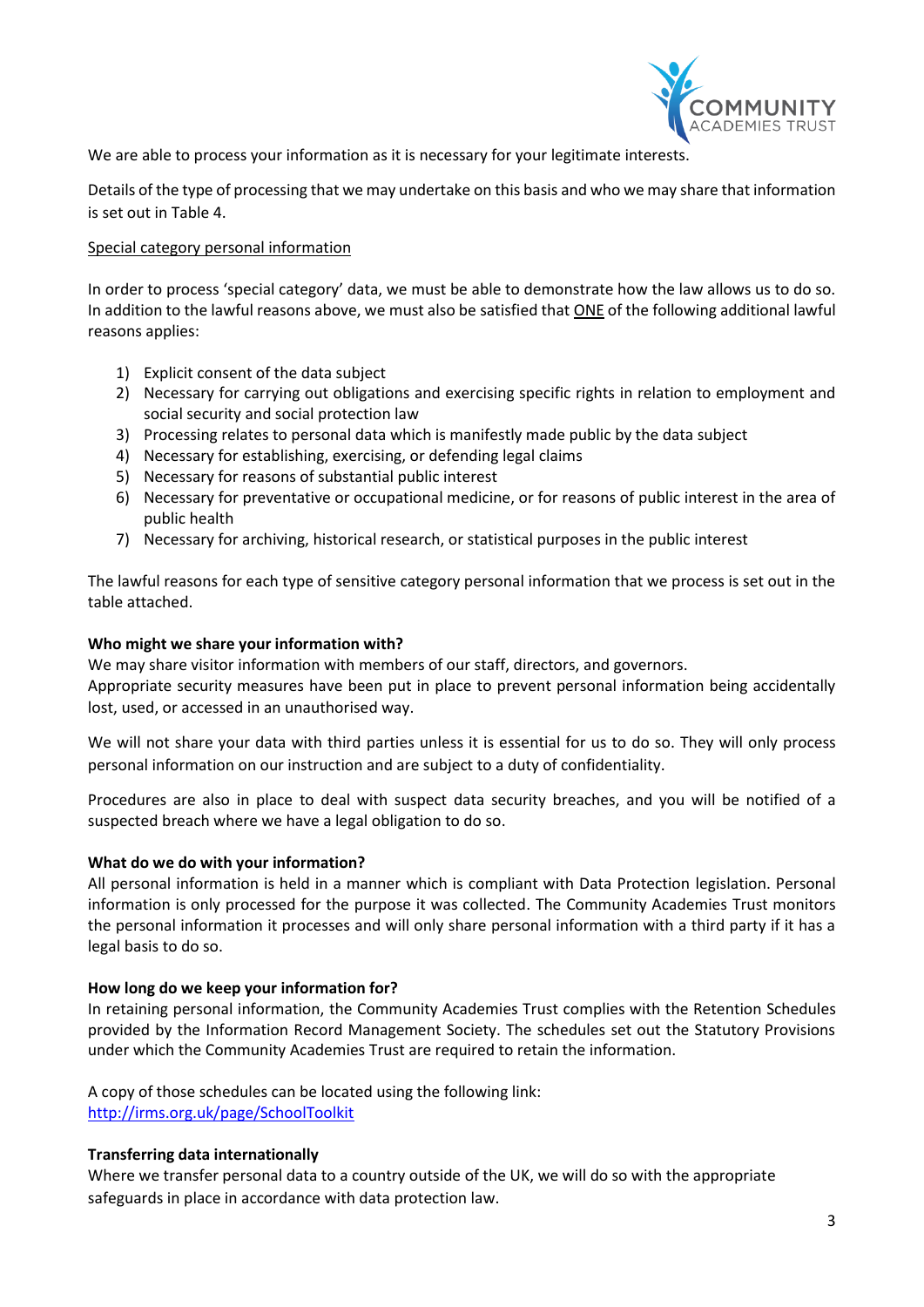

# **What are your rights with respect of your personal information?**

Under data protection law, visitors have the right to request access to information about them that we hold. To make a request for your personal information contact the School Data Protection Officer at Warwickshire Legal Services via email at [enquiries@communityacademiestrust.org](mailto:enquiries@communityacademiestrust.org) or alternatively;

School Data Protection Officer Warwickshire Legal Services Warwickshire County Council Shire Hall Market Square Warwick CV34 4RL

### **\*\* Please ensure that you specify you are requesting personal information that Community Academies Trust holds and which school or schools within the Trust you have visited.**

You also have the right to:

- object to processing of personal data that is likely to cause, or is causing, damage or distress
- prevent processing for the purpose of direct marketing
- object to decisions being taken by automated means
- in certain circumstances, have inaccurate personal data rectified, blocked, erased, or destroyed; and
- claim compensation for damages caused by a breach of the Data Protection regulations

If you have a concern about the way we are collecting or using your personal data, you should raise your concern with us in the first instance or directly to the Information Commissioner's Office at <https://ico.org.uk/concerns/>

#### **Review**

The content of this Privacy Notice will be reviewed in **October 2022**.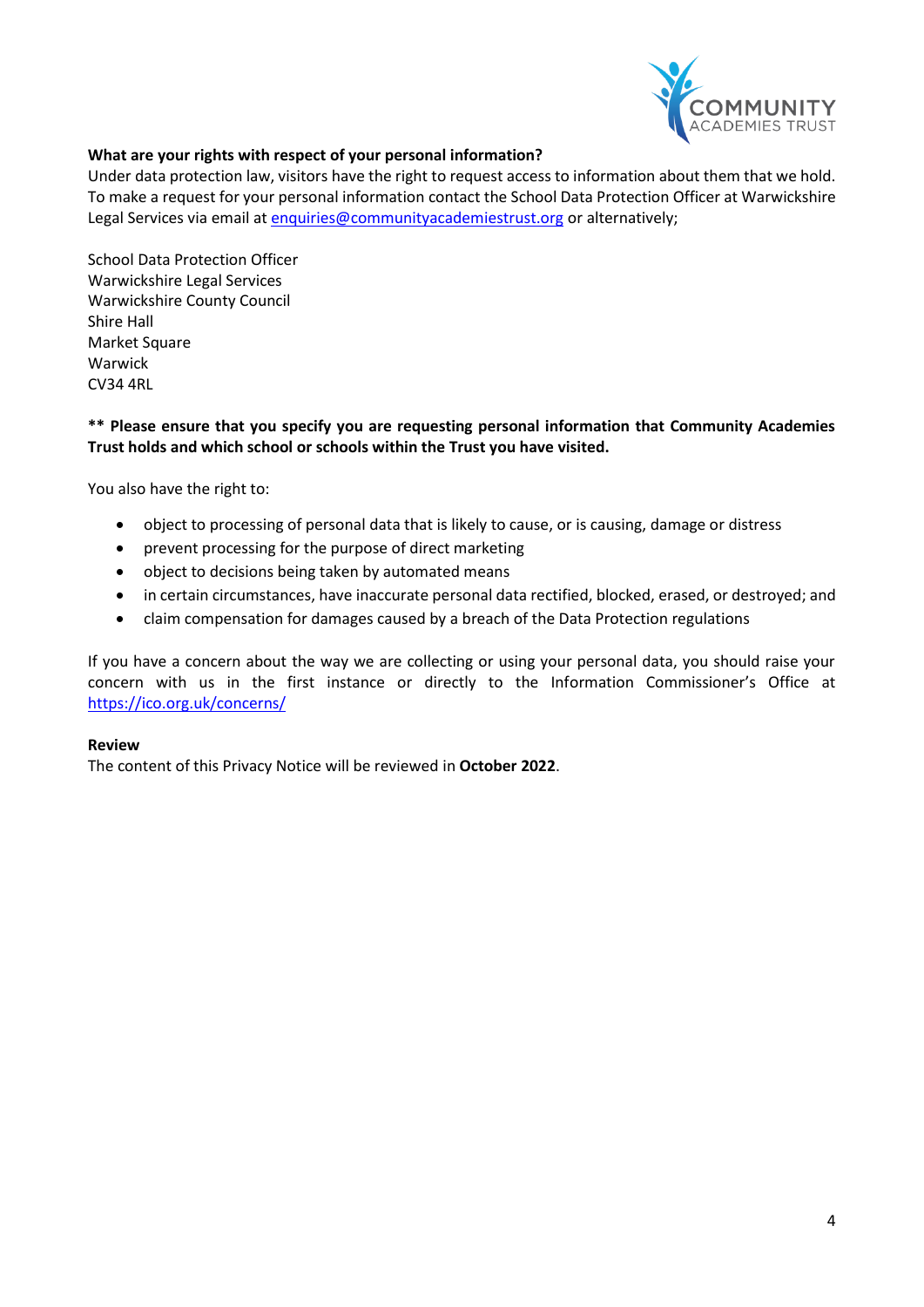

**Table 1** – Personal information we are required to process with the consent of the individual to whom that information 'belongs'

| <b>Information Type</b>                                                                                                                                                                                              | Special Category -<br>additional lawful<br>reason | Third Parties with whom we<br>share the information                                                                                                                                                                                                                                                                                                                                                                                                                                                                                                                                                                                                      | Lawful reason for<br>sharing |
|----------------------------------------------------------------------------------------------------------------------------------------------------------------------------------------------------------------------|---------------------------------------------------|----------------------------------------------------------------------------------------------------------------------------------------------------------------------------------------------------------------------------------------------------------------------------------------------------------------------------------------------------------------------------------------------------------------------------------------------------------------------------------------------------------------------------------------------------------------------------------------------------------------------------------------------------------|------------------------------|
| Name<br>$\bullet$<br><b>Address</b><br>Telephone<br>number<br><b>Email address</b><br>Company or<br>organisation you<br>may represent<br>Car registration<br>details<br><b>CCTV</b> images<br>Photographic<br>images |                                                   | The local authority<br>$\bullet$<br>The Department for<br>Education<br><b>Educators and</b><br>$\bullet$<br>examining bodies<br>Our regulators (e.g.<br>$\bullet$<br>Ofsted and CQC)<br>Suppliers and service<br>$\bullet$<br>providers<br>Central and local<br>government<br>Our auditors<br>$\bullet$<br><b>Health authorities</b><br>Health and social<br>welfare organisations<br>Professional advisers<br>and consultants<br>Charities and<br>voluntary<br>organisations<br>Police forces, courts,<br>tribunals<br><b>Professional bodies</b><br>$\bullet$<br>The<br>organisation/company<br>you are representing<br><b>Emergency services</b><br>٠ | Consent                      |
| Information<br>$\bullet$<br>relating to access<br>requirements                                                                                                                                                       | Consent                                           | <b>Emergency services</b><br>$\bullet$                                                                                                                                                                                                                                                                                                                                                                                                                                                                                                                                                                                                                   |                              |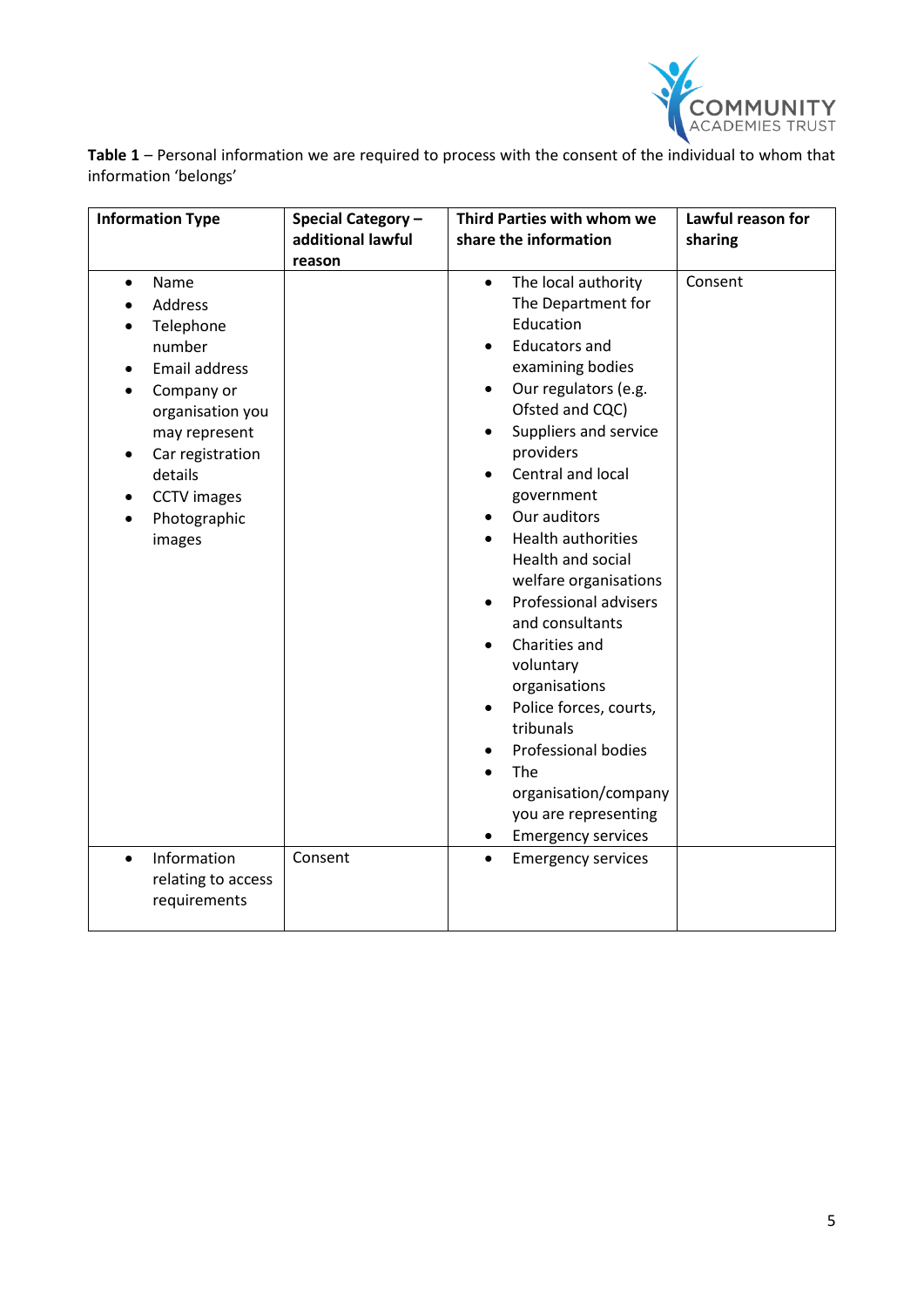

**Table 2** – Personal information we are required to process as it is necessary to protect someone's vital interests

| <b>Information</b><br><b>Type</b>                            | <b>Special Category -</b><br>additional lawful | <b>Third Parties with</b><br>whom we share the                                                               | Lawful reason for<br>sharing |
|--------------------------------------------------------------|------------------------------------------------|--------------------------------------------------------------------------------------------------------------|------------------------------|
|                                                              | reason                                         | information                                                                                                  |                              |
| <b>Name</b><br><b>Address</b><br>$\bullet$<br>Telephone<br>٠ |                                                | Medical staff i.e.<br>paramedics/ambulance<br>Responsible/First aid<br>trained staff on<br>residential trips | <b>Vital Interests</b>       |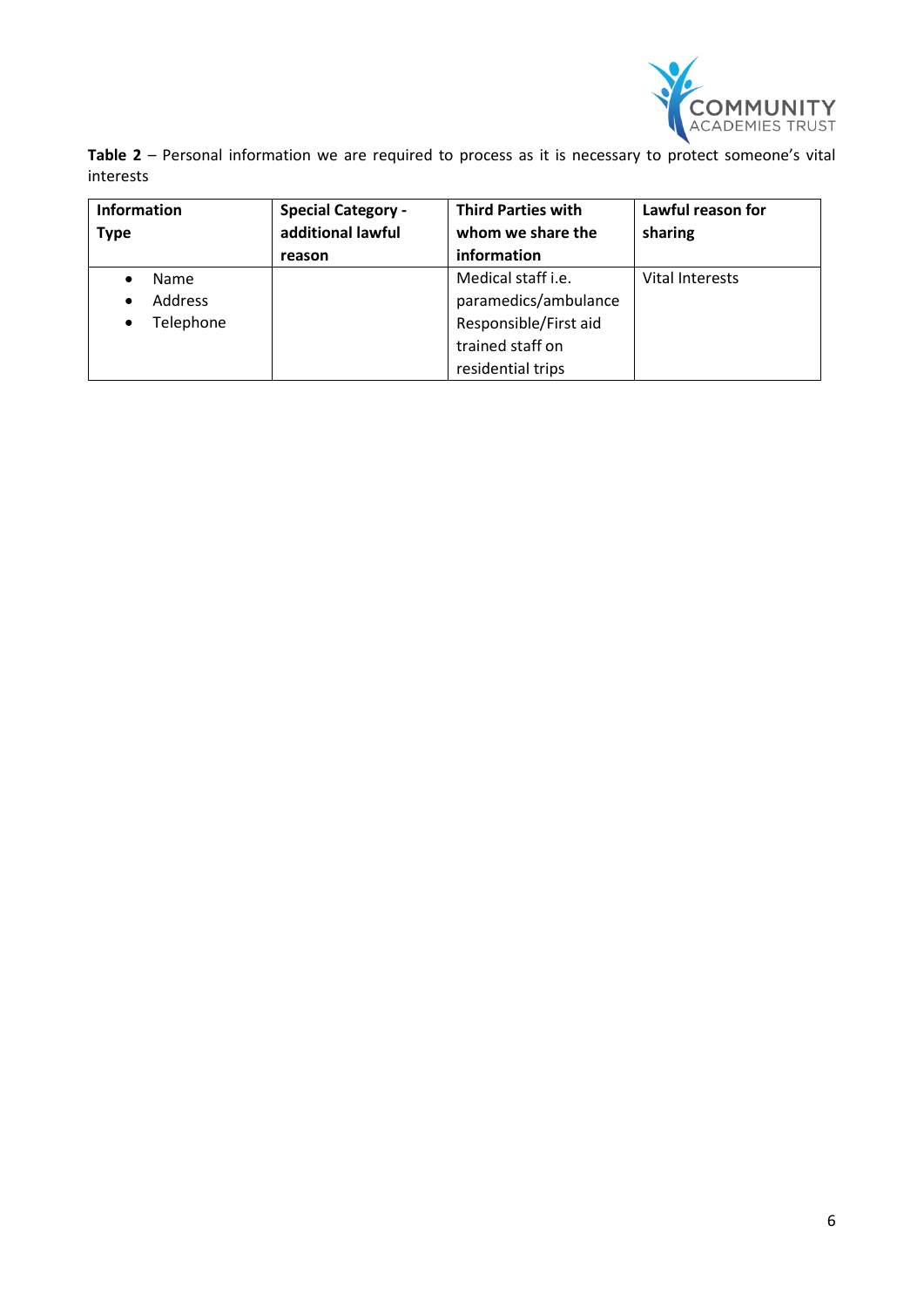

**Table 3 -** Personal information we are required to process because it is necessary to do so in order to perform a public task

| <b>Information Type</b>           | <b>Special Category -</b><br>additional lawful | <b>Third Parties with whom</b><br>we share the information | Lawful reason<br>for sharing |
|-----------------------------------|------------------------------------------------|------------------------------------------------------------|------------------------------|
|                                   | reason                                         |                                                            |                              |
| Information relating to Covid $-$ |                                                | <b>Public Health and other</b>                             | Public task                  |
| 19 testing:                       |                                                | public health agencies                                     |                              |
|                                   |                                                |                                                            |                              |
| Name                              |                                                |                                                            |                              |
| Date of birth                     |                                                |                                                            |                              |
| Year Group                        |                                                |                                                            |                              |
| Parent contact number             |                                                |                                                            |                              |
| Results of Covid $-19$ testing    | Necessary for reasons of                       |                                                            |                              |
|                                   | public health                                  |                                                            |                              |